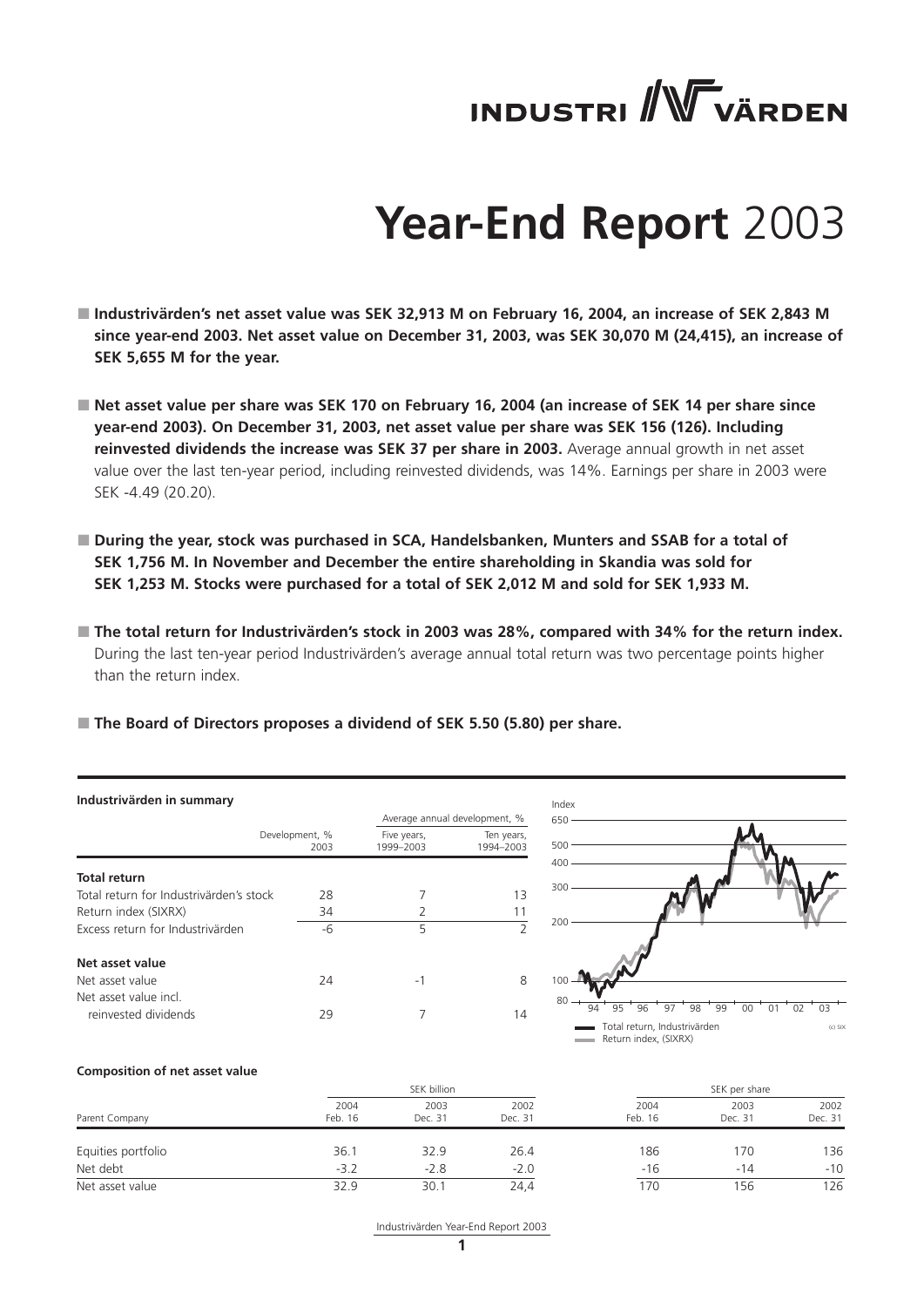

Industrivärden is one of the Nordic region's leading holding companies, taking an active ownership role in a concentrated selection of listed Nordic companies with good development potential. Industrivärden's mission is to create shareholder value based on a professional investment operation and active ownership. The goal is to generate high growth in net asset value over time. High growth in value enables Industrivärden to deliver a total return which, over time, is higher than the average for the Stockholm Stock Exchange. For more information, visit our website: www.industrivarden.net.

## **CEO's Message**

After falling for three years in a row, prices on the world's stock markets turned upward in 2003. For the Stockholm Stock Exchange, this break in trend took place in March, after which the stock market and Industrivärden's net asset value moved in a positive direction. Despite this period of depressed stock prices, Industrivärden's total return has developed relatively well in a longer perspective. Over the last five- and ten-year periods, Industrivärden has delivered an average annual return that is five and two percentage points higher, respectively, than the return index.

During the second half of the past year and thus far in 2004 we have seen increasing signs of global stability and a stronger economy. This applies above all for the United States and Southeast Asia, but even Europe is showing signs of economic growth. Naturally, this trend is positive for traditional industry, which generally impacts a significant part of Industrivärden's net asset value. At the same time, it is important to keep in mind the continued challenges that companies face in the form of growing competition from Southeast Asia, unrelenting demands for efficiency improvement and a weaker dollar.

During the year we divested our holding in Skandia. Most of the proceeds from the sale has been invested in SCA, Handelsbanken, SSAB and Sandvik. The divestment of Skandia resulted in a booked loss of SEK 1,510 M.

During the year we also studied a number of potential new investments which resulted in our investment in Munters. Granted, the company performed relatively weakly in 2003, but we see numerous development opportunities and believe in Munters' long-term potential.

In our 2001 Annual Report we presented some guiding points for the buildup and operation of a structured market presence. Following an initial development phase, this activity was established full out in 2003. Through limited and disciplined risktaking – primarily in derivatives – we have managed to enhance the return of our portfolio. The profits from these activities more than amply covered our management costs of SEK 80 M.

Given the prices of SEK 133 per Class A share and SEK 119 per Class C Industrivärden share, the dividend of SEK 5.50 per share proposed by the Board represents a dividend yield of 4.1% and 4.6%, respectively. This is well in line with our objective of paying a dividend yield that is higher than the average for the Stockholm Stock Exchange.

anders nyrén *President and CEO*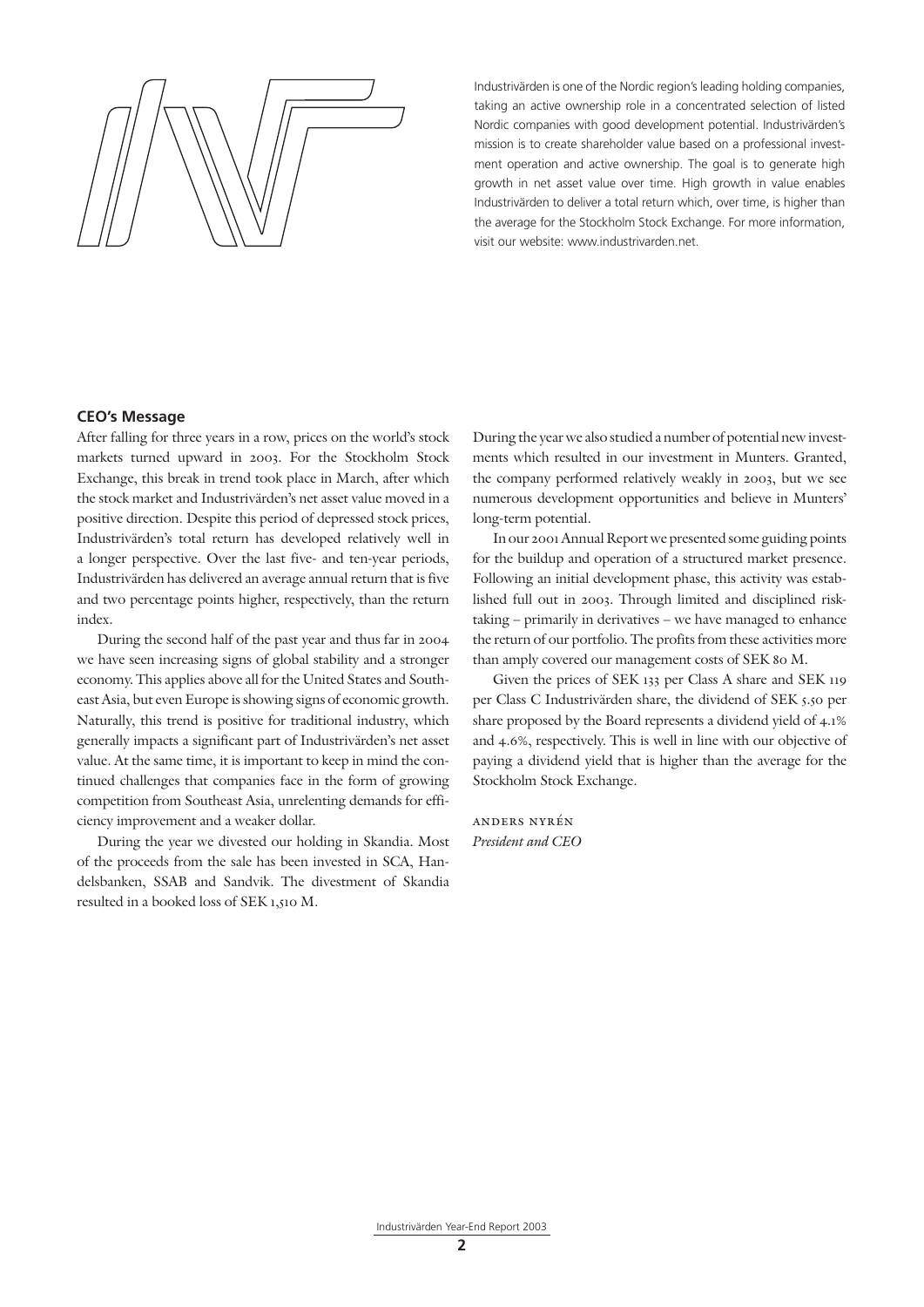# **Equities Portfolio1**

The market value of Industrivärden's equities portfolio on December 31, 2003, was SEK 32,890 M (SEK 26,413 M on December 31, 2002), and the surplus value was SEK 15,414 M (SEK 7,801 M on December 31, 2002). On February 16, 2004, the market value was SEK 36,061 M and the surplus value was SEK 18,270 M. Taking into account purchases and sales, the change in value was 24% for the year. A detailed portfolio specification as per December 31, 2003 is provided on page 8.

|                            |                          |               | Total-    |             | Average                |                          |               |
|----------------------------|--------------------------|---------------|-----------|-------------|------------------------|--------------------------|---------------|
|                            | As per December 31, 2003 |               | Return, % |             | annual total return, % | As per February 16, 2004 |               |
|                            |                          | Market value, | Year      | Five years, | Ten years,             |                          | Market value, |
| Stock                      | Number                   | SEK M         | 2003      | 1999-2003   | 1994-2003              | Number                   | SEK M         |
| Handelsbanken              | 52,751,900               | 7,754         | 31        | 8           | 18                     | 54,806,400               | 7,783         |
| <b>SCA</b>                 | 21,206,600               | 6,235         | 4         | 16          | 12                     | 21,206,600               | 6,182         |
| Sandvik                    | 21,167,500               | 5,249         | 34        | 17          | 12                     | 21,167,500               | 5,144         |
| Ericsson                   | 364,039,276              | 4,882         | 86        | $-18$       | 5                      | 364,039,276              | 7,925         |
| Skanska                    | 33,302,756               | 2,115         | 30        | 7           | 10                     | 33,302,756               | 2,081         |
| Indutrade <sup>2</sup>     |                          | 1,704         |           |             |                        |                          | 1,704         |
| SSAB                       | 13,112,600               | 1,685         | 32        | 16          | 11                     | 13,112,600               | 1,692         |
| Munters                    | 2,705,750                | 471           | -8        | 22          |                        | 2,711,950                | 472           |
| Isaberg Rapid <sup>2</sup> |                          | 459           |           |             |                        |                          | 459           |
| Ossur                      | 52,000,000               | 230           | $-19$     |             |                        | 52.000.000               | 259           |
| Others                     |                          | 2.106         |           |             |                        |                          | 2,360         |
| Return index               |                          |               | 34        | 2           | 11                     |                          |               |
| <b>Total</b>               |                          | 32,890        |           |             |                        |                          | 36,061        |

The total return indicated above for Ericsson in 2003 is a weighted average for Industrivärden's holding of Class A and B shares.

Of the shareholdings listed above, Munters and Ossur have been owned a shorter period than five years, while Sandvik has been owned for a shorter period than ten years.

*Handelsbanken's* earnings for the year improved. Net interest income as well as net trading income increased as a result of higher business volumes. Overheads decreased and were even lower than 2001 levels. Loan losses remained very low. The annual survey of customer satisfaction conducted by the Swedish Quality Index in 2003 showed that Handelsbanken has the most satisfied customers for the fourteenth year in a row.

*SCA* reported lower earnings after financial items for 2003, but with continued good profitability. Operating earnings declined for all three business areas. Cash flow remained strong, however. The Hygiene Products business was affected primarily by currency effects and lower prices for consumer tissue products. A rationalization program in the European Hygiene Products unit is progressing at a faster pace than planned.

*Sandvik's* earnings after financial items fell in 2003, mainly due to structural costs and currency effects. Profitability remained good. Operating earnings before restructuring costs improved for the Tooling business area, were unchanged for Mining & Construction, and fell for the Materials Technology business area. Through a strengthened market position and implemented improvement measures, Sandvik is judged to have good prospects for continued profitable growth.

*Ericsson's* cash flow was positive during the year and its financial position strengthened. Operating expenses measured on an annual basis have been more than halved since mid-2001 as a result of ongoing structural measures. Capacity utilization improved considerably during the fourth quarter, enabling Ericsson to post a profit after financial items for the year, but before restructuring costs. The company judges that the market is stabilizing and that the industry is in recovery. Ericsson has favorable conditions for long-term growth through capacity expansion of existing telecommunications networks, increased service activities and the continued transition from fixed to mobile communications.

*Skanska's* earnings after financial items improved in 2003, mainly as a result of capital gains on sales of commercial real estate. Together with a good cash generation capacity in the construction activities, this has led to stronger cash flow and an improved financial position. Interest-bearing net debt decreased by SEK 9.5 billion, resulting in net cash of SEK 150 M at year-end.

The wholly owned subsidiary *Indutrade*, one of the leading trading companies in the Nordic region, reported earnings after financial items of SEK 182 M (181). Earnings improved in Finland and the Netherlands, but were down slightly in Sweden, Denmark and Norway. A program has been initiated which is expected to trim approximately SEK 35 M in overhead costs on a yearly basis starting in 2004.

*SSAB's* earnings after financial items for 2003 improved, mainly due to higher margins and a better product mix in the steel operations. Special product such as quenched steel and ultra high strength sheet steel, which accounted for 43% of total delivery volume, continued to do well with an 18% growth in volume.

<sup>&</sup>lt;sup>1</sup> Pertains to the Parent Company's equities portfolio. Based on these holdings, derivative transactions are also conducted within the framework of Industrivärden's structured market presence Industrivärden also has a structured market presence through limited asset management conducted by the subsidiary Nordinvest, which had shareholdings with a market value of SEK 38 M as per December 31, 2003.

<sup>&</sup>lt;sup>2</sup> Valuation of the wholly owned subsidiaries is provided in a definition on page 8.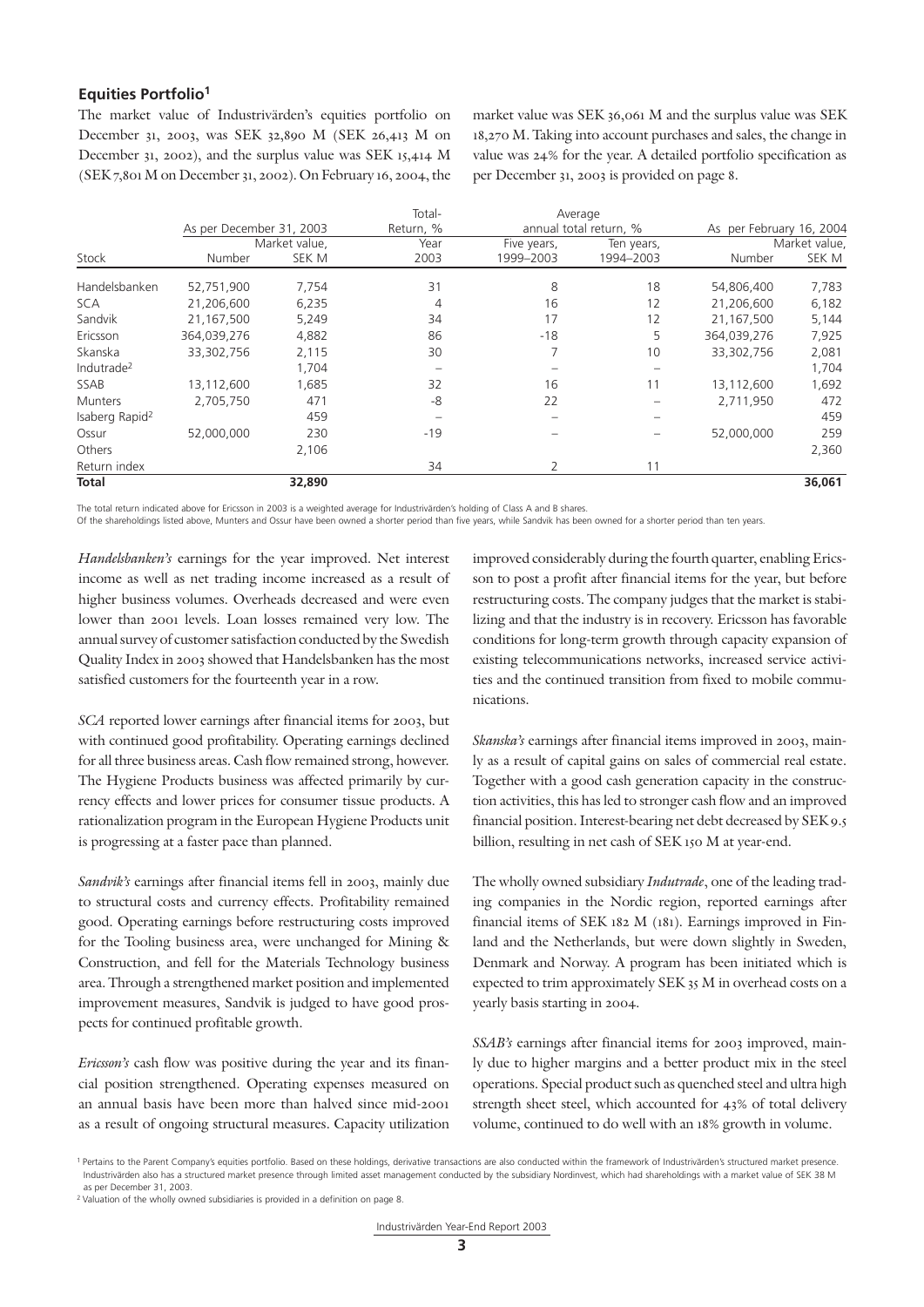*Munters* reported a drop in earnings after financial items for the first nine months of 2003. The favorable trend for the company's Moisture Control Services unit early in the year did not continue into the second and third quarters. Demand for the Dehumidification and HumiCool units remained weak. Cost-cutting programs worth a total of SEK 120 M on a full-year basis were initiated during the year. Munters will release its year-end report on February 19.

The wholly owned subsidiary *Isaberg Rapid*, which manufactures and markets staplers, reported earnings after financial items of SEK 49 M (32). In November 2003 Industrivärden initiated an evaluation process aimed at selling the company.

*Ossur* reported an increase in sales for the year, but earnings after financial items fell, mainly due to costs for patent protection litigation and restructuring of its operations in North America.

## **Equity Transactions During the Year**

During the fourth quarter of 2003, purchases of stocks totaled SEK 997 M and sales totaled SEK 1,453 M. Major purchases consisted of 2,224,600 shares of SCA B, 996,000 Handelsbanken A and 1,047,000 SSAB A. Major sales consisted of 48,846,800 shares of Skandia (the entire holding), 1,590,500 Swedish Match (the entire holding) and 1,007,000 Eniro.

Purchases and sales of listed stocks in 2003 are shown in the table below:

| <b>Purchases</b> | Number     | SEK M |
|------------------|------------|-------|
| SCA B            | 2,224,600  | 657   |
| Handelsbanken A  | 4,096,000  | 514   |
| <b>Munters</b>   | 2,505,750  | 453   |
| SSAB A           | 1,047,000  | 132   |
| Swedish Match    | 1,590,500  | 94    |
| Ericsson B       | 7,785,616  | 49    |
| Other            |            | 113   |
| Total            |            | 2,012 |
|                  |            |       |
| <b>Sales</b>     |            |       |
| Skandia          | 48,846,800 | 1,253 |
| Ericsson B       | 43,285,616 | 361   |
| Eniro            | 2,671,400  | 175   |
| Swedish Match    | 1,590,500  | 103   |
| Other            |            | 41    |

During the year, derivative transactions were also conducted within the framework of Industrivärden's structured market presence. These transactions, which were based on holdings in Industrivärden's equities portfolio, generated a profit of SEK 101 M.

**Total 1,933**

Earnings from equities and derivative transactions totaled SEK -1,410 M, as shown in the following table:

| <b>Earnings from Parent Company's</b> | 2003      | 2003      |
|---------------------------------------|-----------|-----------|
| equities transactions, SEK M          | Oct.-Dec. | Jan.-Dec. |
|                                       |           |           |
| Ericsson B                            |           | 129       |
| Derivative transactions               | 25        | 101       |
| Eniro                                 | $-38$     | $-100$    |
| Skandia                               | $-1,510$  | $-1,510$  |
| Other                                 | $-10$     | $-30$     |
| <b>Total</b>                          | $-1.533$  | $-1.410$  |

Earnings from equities and derivative transactions for the Group during the period January–December 2003 amounted to SEK  $-1,385$  M.

## **Interest-Bearing Net Debt**

The Parent Company's net debt amounted to SEK 2.5 billion (2.4) as per December 31, 2003. The net debt-equity ratio was 7% (7%), as shown in the specification on page 7.

The Group's net debt increased by SEK 0.4 billion during the year, to SEK 2.8 billion as per December 31, 2003.



## **Financing**

In November 2003 an existing EUR 300 M credit facility in the Parent Company was replaced by a new, five-year international syndicated loan of EUR 275 M. The new facility has more favorable terms, which entails lower financing costs.

### **Earnings**

The Parent Company's earnings after financial items were SEK -887 M (4,518). This included SEK 849 M (820) in dividend income and a loss of SEK -1,4103 M on sales of equities and derivative transactions. In addition, this result included SEK -80 M (-85) in management costs (a decrease of 6%), SEK -2 M (-28) in other income and expenses, and SEK -244 M (-242) in net financial items. After taxes of SEK -165 M  $(-)$ , the net loss for the year was SEK -1,052 M (4,518).

Consolidated earnings after financial items were SEK -623 M (4,476) and included a loss of SEK -849 M from portfolio management (2002: SEK 4,185 M, including SEK 2,334 M from the sale of Besam and SEK 1,498 M from the sale of Lundbeck A/S) and earnings of SEK 226 M (291) from operating companies. After accounting for investments in associates and taxes, a loss of SEK -867 M (3,901) was reported for the year.

<sup>3</sup> 2002: total of SEK 4,053 M, including SEK 2,651 M for Besam and SEK 1,498 M for Lundbeck A/S.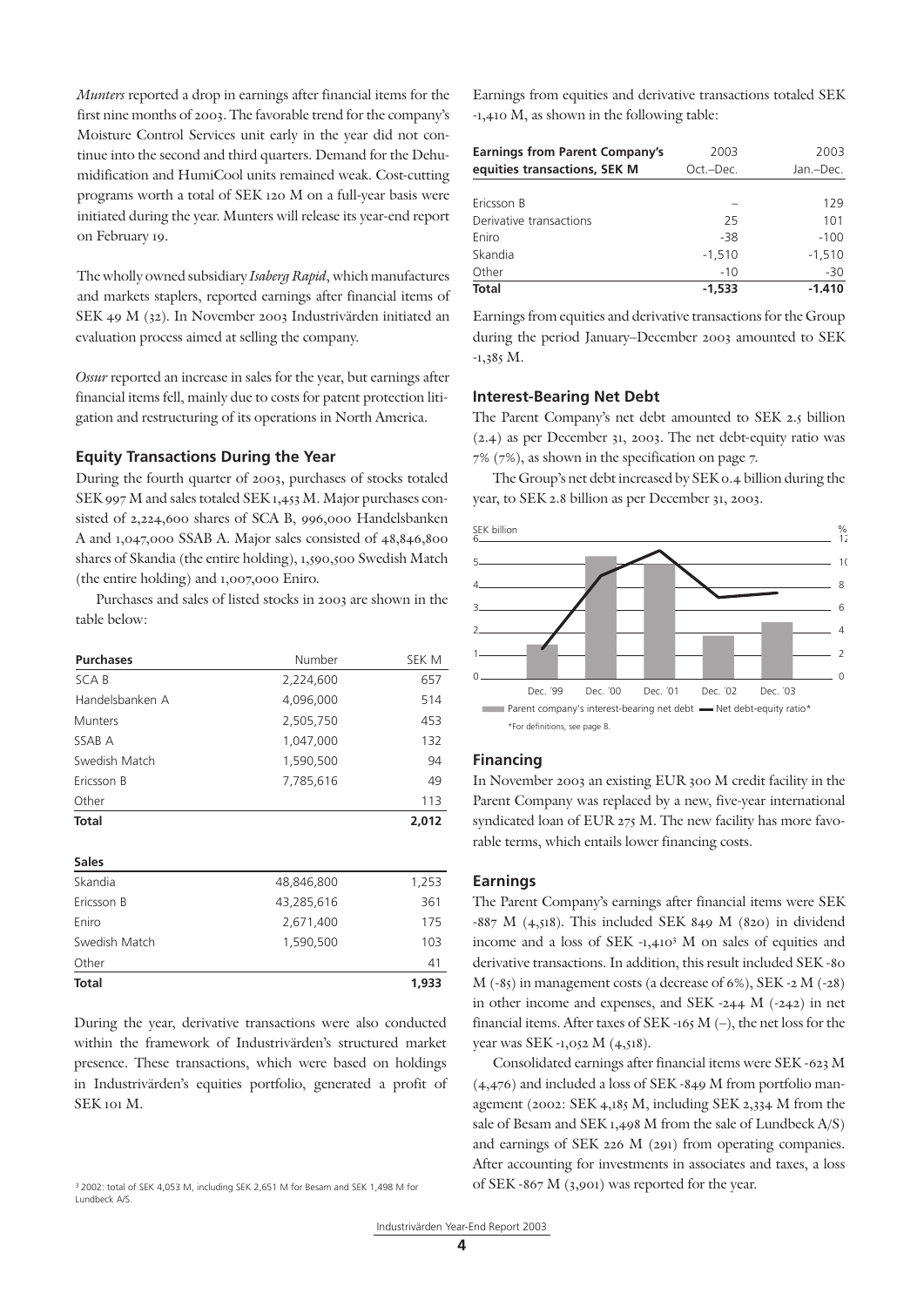## **Ruling on Tax Dispute**

In a ruling issued in January 2004 the Administrative Court of Appeal has denied Industrivärden the right to deduct interest expenses that reduced the taxes for holding companies owned by and subsequently merged with Industrivärden in the amount of SEK 165 M. Added to this is SEK 54 M in back interest. A total provision of SEK 219 M has been made for this cost in the 2003 year-end accounts. In 2002 the County Administrative Court turned down the tax authorities request on the matter. Industrivärden will file an appeal of the Administrative Court of Appeal's ruling with the Supreme Administrative Court.

## **Proposed Dividend**

The Board of Directors proposes a dividend of SEK 5.50 per share (2002: ordinary dividend of SEK 5.00 plus bonus dividend of SEK 0.80). The total dividend payout would thus be SEK 1,062 M.

## **Annual General Meeting**

The Annual General Meeting will be held at 2 p.m. on Monday, March 29, 2004. Location: Grand Hotel, Vinterträdgården, Stockholm.

# **Nominating Committee's Recommendation of Directors**

At the 2003 Annual General Meeting, the Chairman of the Board was authorized by the Meeting to appoint members from among the shareholders' representatives to serve together with the Chairman of the Board on a nominating committee for future board elections. Accordingly, the following persons were appointed as members of Industrivärden's nominating committee: Tom Hedelius, chairman, Christer Elmehagen (AMF Pension), Thomas Halvorsen (Fourth National Swedish Pension Fund), Curt Källströmer (Handelsbanken), Ulf Lundahl (L E Lundbergföretagen) and Anders Nyberg (SCA).

The Nominating Committee proposes to the Annual General Meeting that the following directors be re-elected: Boel Flodgren, Tom Hedelius, Finn Johnsson, Sverker Martin-Löf, Arne Mårtensson, Lennart Nilsson and Anders Nyrén, and that D.Econ. h.c. Fredrik Lundberg, CEO of Lundbergföretagen, be elected as a new director. Clas Reuterskiöld has declined reelection. Shareholders together representing approximately 70 percent of the total number of votes in the Company intend to support the proposal.

## **Accounting Principles**

The Year-End Report has been prepared in accordance with Swedish Financial Accounting Standards Council recommendation RR20 – Interim Financial Reporting.

To adapt its reporting to recommendation RR22 – Presentation of Financial Statements, starting with the 2003 year-end accounts, in its consolidated financial statements Industrivärden is applying the equity method of accounting for investments in associates. By an associate is meant a company in which the shareholding amounts to at least 20% of the votes. Industrivärden has ownership stakes in Ericsson, SCA, Skanska, and other com-

panies that correspond to at least 20% of the number of votes. Comparison figures for 2002 have been changed to reflect application of the equity method. This adjustment has entailed an increase in the value of opening shareholders' equity in the Group in 2003 by SEK 2.1 billion through the addition of SEK 3.0 billion to the equity method reserve, along with a SEK 0.9 billion reduction in unrestricted reserve (see page 10).

To clarify Industrivärden's focus on investment activities, the Parent Company's income statement and balance sheet are presented before the Group's in this year-end report.

Other recommendations issued by the Swedish Financial Accounting Standards Council, which took effect on January 1, 2003, have been applied in the Year-End Report but have not entailed any effect on the Company's earnings or financial position. In other respects, this report has been prepared using the same accounting principles and calculation methods as in the 2002 Annual Report.

Stockholm, February 18, 2004

The Board of Directors

## **Auditors' Examination Report**

We have conducted a general examination of the year-end report for AB Industrivärden (publ) for the period ended December 31, 2003, in accordance with the recommendation issued by FAR (the Swedish Institute of Authorized Public Accountants).

A general examination is limited to discussions with the Company's employees and to an analytical examination of financial information and thus provides a lesser degree of certainty than an audit. We have not performed an audit of this year-end report and thus have not issued an audit opinion.

Nothing has come to our attention that indicates that the year-end report does not fulfill the requirements for year-end reports as prescribed in the Swedish Annual Accounts Act.

Stockholm, February 18, 2004

Öhrlings PricewaterhouseCoopers AB ingvar pramhäll *Authorized Public Accountant*

## **Further information**

Anders Nyrén, President and CEO, tel. +46-8-666 64 00 Carl-Olof By, Executive Vice President and CFO, tel. +46-8-666 64 00 Sverker Sivall, IR, tel. +46-8-666 64 19 Industrivärden's complete contact information, see page 11.

#### **Financial Calendar**

The 2003 Annual Report will be published in mid-March 2004. The interim report, Jan.–March will be released on May 4. The interim report, Jan.–June will be released on August 5. The interim report, Jan.–Sept. will be released on Oct. 29.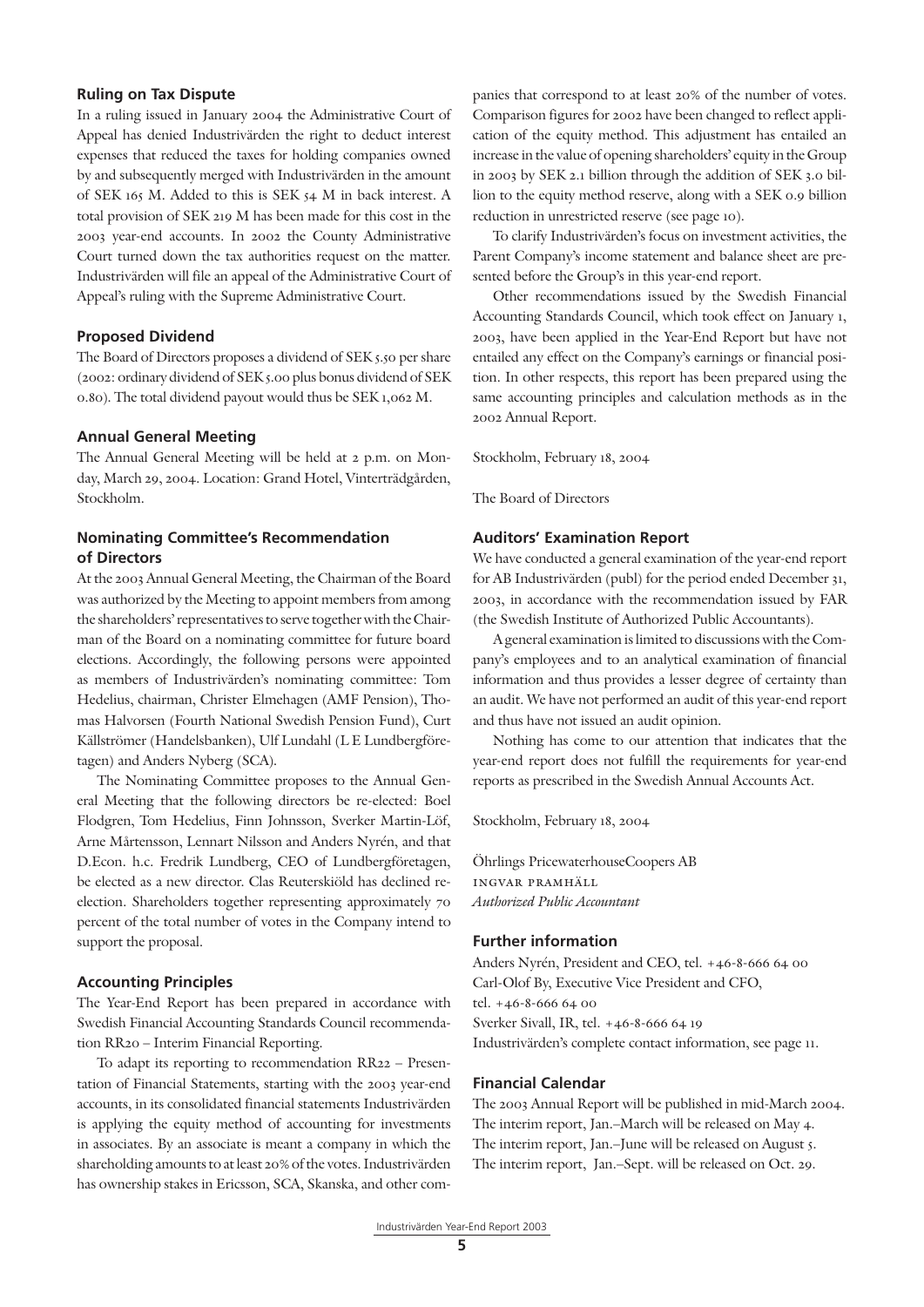# **Parent Company Income Statement**

| SEK M                                              | 2003<br>Oct.-Dec. | 2002<br>Oct.-Dec. | 2003<br>Jan.-Dec. | 2002<br>Jan.-Dec. |
|----------------------------------------------------|-------------------|-------------------|-------------------|-------------------|
| Portfolio management                               |                   |                   |                   |                   |
| Dividend income from stocks                        | 2                 | 3                 | 849               | 820               |
| Earnings from equities transactions                | $-1,558$          | -46               | $-1,511$          | 4,006             |
| Earnings from derivative transactions <sup>4</sup> | 25                | 9                 | 101               | 47                |
| Other income and expenses                          |                   | -8                | $-2$              | $-28$             |
| Earnings from portfolio management                 | $-1,531$          | $-42$             | $-563$            | 4,845             |
| <b>Management costs</b>                            | $-20$             | $-19$             | -80               | -85               |
| <b>Operating earnings</b>                          | $-1,551$          | $-61$             | -643              | 4,760             |
| Interest income                                    | $\overline{2}$    | 27                | 32                | 101               |
| Interest expenses                                  | $-1055$           | $-58$             | $-266$            | -304              |
| Other financial items                              | $-7$              |                   | $-10$             | -39               |
| <b>Earnings after financial items</b>              | $-1,661$          | $-91$             | -887              | 4,518             |
| Tax                                                | $-1655$           |                   | $-165$            |                   |
| Net earnings for the year                          | $-1,826$          | -91               | $-1,052$          | 4,518             |

# **Parent Company Balance Sheet**

| SEK M                                            | 12/31/2003 | 12/31/2002 |
|--------------------------------------------------|------------|------------|
| Equities*                                        | 16,799     | 18,185     |
| Other financial fixed assets                     | 3          | 10         |
| Other current assets                             | 87         | 977        |
| Cash and cash equivalents                        | 410        | 1,825      |
| <b>Total assets</b>                              | 17,299     | 20,997     |
| Shareholders' equity                             | 13,930     | 15,595     |
| Provisions                                       | 49         | 46         |
| Long-term liabilities, interest-bearing          | 2,215      | 2,540      |
| Current liabilities, noninterest-bearing         | 379        | 251        |
| Current liabilities, interest-bearing            | 726        | 2,565      |
| Total shareholders' equity and liabilities       | 17,299     | 20,997     |
| *Market valuation of shares, see table on page 8 | 32,890     | 26,413     |
| Change during the year, %                        | 25         | $-41$      |

# **Change in Parent Company's Shareholders' Equity**

|                             |         |               |           | Unrestricted | Total                       |
|-----------------------------|---------|---------------|-----------|--------------|-----------------------------|
|                             | Capital | Share premium | Statutory |              | shareholders' shareholders' |
| SEK M                       | stock   | reserve       | reserve   | equity       | equity                      |
|                             |         |               |           |              |                             |
| Amount at December 31, 2002 | 966     | 342           | 720       | 13,567       | 15,595                      |
| Dividend to shareholders    |         |               |           | $-1.120$     | $-1.120$                    |
| Merger profit <sup>6</sup>  |         |               |           | 507          | 507                         |
| Net loss for the year       |         |               |           | $-1,052$     | $-1,052$                    |
| Amount at December 31, 2003 | 966     | 342           | 720       | 11,902       | 13,930                      |
| Amount at December 31, 2001 | 871     | 39            | 720       | 10,507       | 12,137                      |
| Dividend to shareholders    |         |               |           | $-1,458$     | $-1,458$                    |
| Conversion of CPNs          | 95      | 303           |           |              | 398                         |
| Net earnings for the year   |         |               |           | 4.518        | 4,518                       |
| Amount at December 31, 2002 | 966     | 342           | 720       | 13.567       | 15,595                      |

4 Pertains to the result of derivative transactions within the framework of Industrivärden's structured market presence.

5 In a ruling issued in January 2004 the Administrative Court of Appeal has denied Industrivärden the right to deduct interest expenses that reduced the taxes for holding companies owned by and subsequently merged with Industrivärden in the amount of SEK 165 M. Added to this is SEK 54 M in back interest. A total provision of SEK 219 M has been made for this cost in the 2003 year-end accounts. Industrivärden will file an appeal of the Administrative Court of Appeal's ruling with the Supreme Administrative Court.

6 Pertains to profit on merger of the subsidiary Gedevo.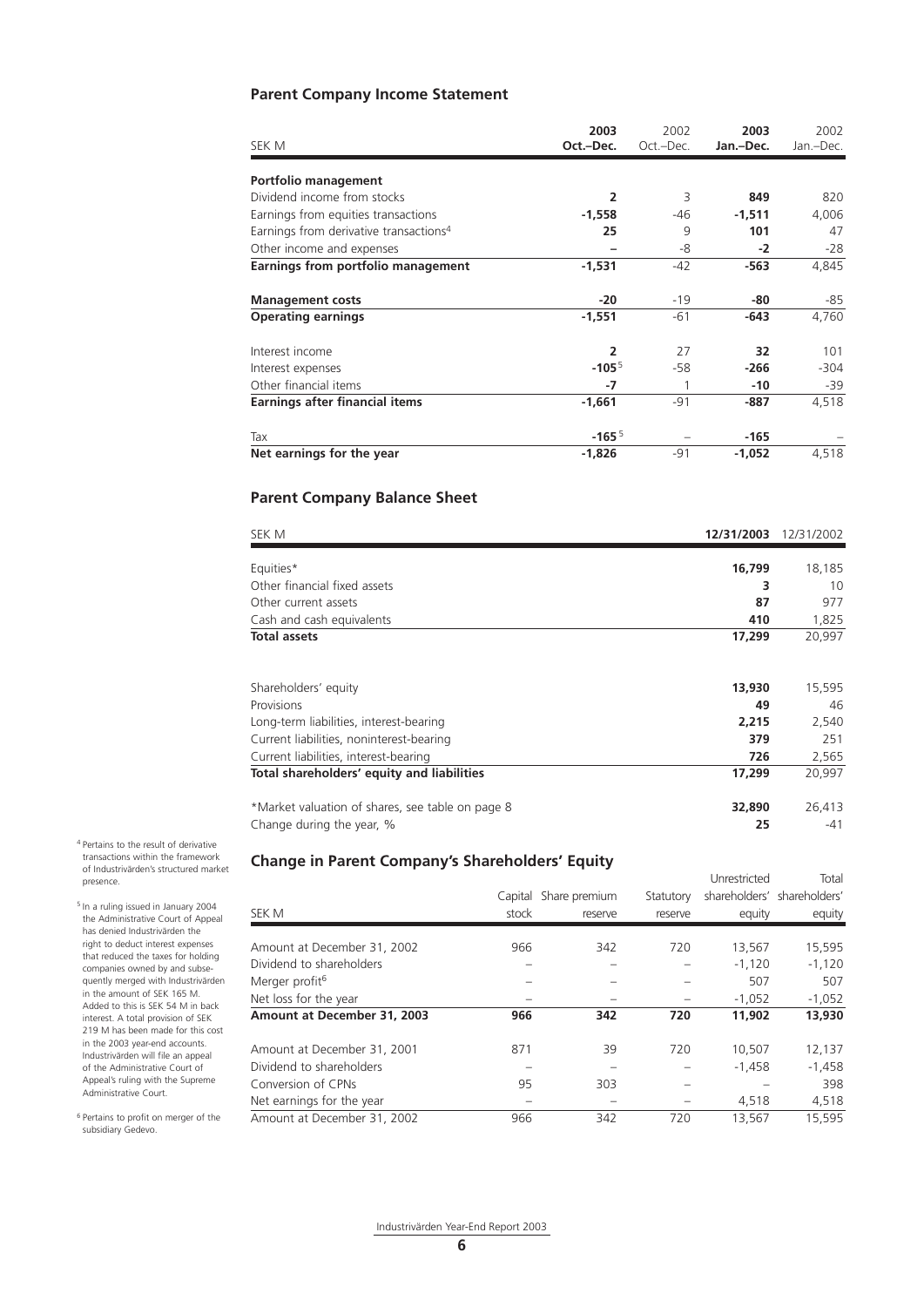# **Parent Company Statement of Cash Flows**

|                                                      | 2003             | 2002      |
|------------------------------------------------------|------------------|-----------|
| SEK M                                                | Jan.-Dec.        | Jan.-Dec. |
| <b>OPERATING ACTIVITIES</b>                          |                  |           |
| Dividend income from stocks                          | 849              | 820       |
| Tax received                                         |                  | 14        |
| Cash flow from changes in working capital            | $-7$             | $-28$     |
| Management costs paid                                | $-75$            | $-97$     |
| Financial items, net                                 | $-208$           | $-243$    |
| <b>CASH FLOW FROM OPERATING ACTIVITIES</b>           | 559              | 466       |
| <b>INVESTING ACTIVITIES</b>                          |                  |           |
| Net purchase/sale of listed stocks                   | $-79$            | 1,094     |
| Net purchase/sale of equity derivatives              | 68               | 12        |
| Net purchase/sale of other stocks                    | 576 <sup>7</sup> | 3,083     |
| <b>CASH FLOW FROM INVESTING ACTIVITIES</b>           | 565              | 4,189     |
| <b>FINANCING ACTIVITIES</b>                          |                  |           |
| Loans raised and amortization of debt                | $-1,493$         | $-2,026$  |
| Change in interest-bearing financing in subsidiaries | 177              | 33        |
| Dividends and CPN interest paid out                  | $-1,120$         | $-1,620$  |
| Payment of shareholder contribution                  | $-103$           | 1         |
| <b>CASH FLOW FROM FINANCING ACTIVITIES</b>           | $-2,539$         | $-3,612$  |
| <b>NET CASH FLOW FOR THE YEAR</b>                    | $-1,415$         | 1,043     |
| Cash and cash equivalents at start of year           | 1,825            | 782       |
| CASH AND CASH EQUIVALENTS AT YEAR-END                | 410              | 1,825     |

# **Change in interest-bearing net debt**

| SEK M                                                | Dec. 31<br>2003 | Cash flow | Change<br>in loans | Other<br>changes | Dec. 31<br>2002 |
|------------------------------------------------------|-----------------|-----------|--------------------|------------------|-----------------|
|                                                      |                 |           |                    |                  |                 |
| Cash and cash equivalents                            | 410             | $-1.415$  |                    |                  | 1,825           |
| Interest-bearing receivables                         | 78              |           | -848               |                  | 926             |
| Long-term liabilities, interest-bearing              | 2,215           |           | $-325$             |                  | 2,540           |
| Current liabilities, interest-bearing                | 726             |           | $-1,839$           |                  | 2,565           |
| Interest-bearing pension provisions                  | 49              |           |                    | 3                | 46              |
| Interest-bearing net debt                            | 2,502           | 1.415     | $-1.316$           | 3                | 2,400           |
| Less: liabilities to internal companies <sup>8</sup> | -50             |           | 475                |                  | $-525$          |
| Net interest-bearing liabilities                     | 2,452           | 1,415     | $-841$             | 3                | 1.875           |
| Market value of equities portfolio                   | 32,890          |           |                    |                  | 26,413          |
| Net debt equity ratio, %                             | 7.4             |           |                    |                  | 7.1             |

7 Including the effect of the merger of the subsidiary Gedevo, totaling SEK 525 M.

8 Pertains to Parent Company's liability to the subsidiaries Handus in 2003 and Gedevo in 2002.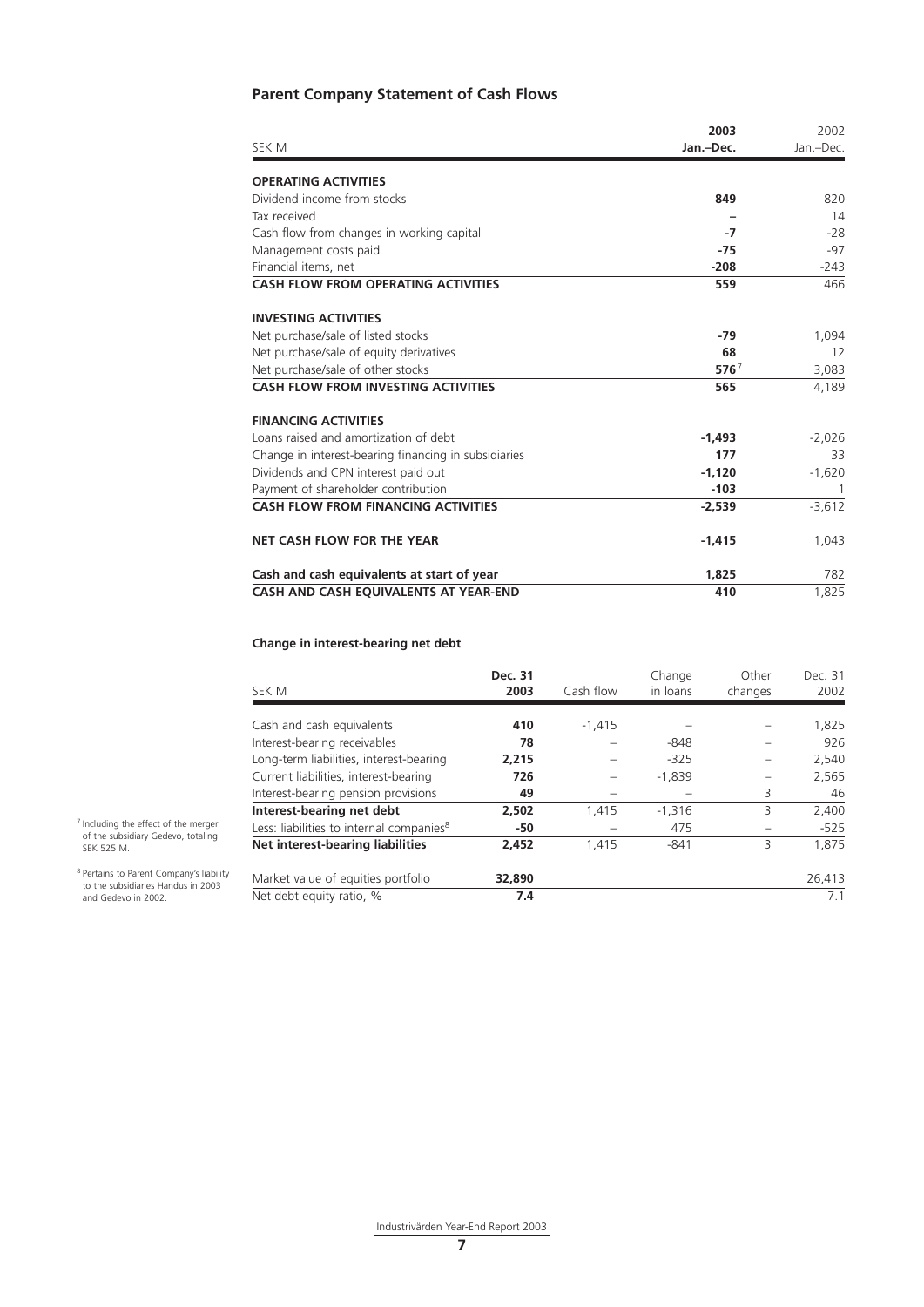# **Equities Portfolio as per December 31, 2003**

|                 |             | Market value |               | % of            | % of capital | % of votes |
|-----------------|-------------|--------------|---------------|-----------------|--------------|------------|
| Stock           | Number      | SEK M        | SEK per share | portfolio value | in company   | in company |
| Handelsbanken A | 52,751,900  | 7,754        | 40            | 24              | 7.4          | 8.0        |
| <b>SCA A</b>    | 16,982,000  | 6,235        | 32            | 19              | 9.0          | 29.1       |
| SCA B           | 4,224,600   |              |               |                 |              |            |
| Sandvik         | 21,167,500  | 5,249        | 27            | 16              | 8.0          | 8.0        |
| Ericsson A      | 186,000,000 | 4,882        | 25            | 15              | 2.2          | 27.7       |
| Ericsson B      | 178,039,276 |              |               |                 |              |            |
| Skanska A       | 17,302,756  |              | 11            | 7               |              |            |
| Skanska B       | 16,000,000  | 2,115        |               |                 | 8.0          | 27.2       |
| Indutrade       |             | 1,704        | 9             | 5               | 100.0        | 100.0      |
| SSAB A          | 13,112,600  | 1,685        | 9             | 5               | 13.0         | 17.0       |
| Scania A        | 1,952,000   | 607          |               | 2               | 1.5          | 1.9        |
| Scania B        | 1,050,200   |              | 3             |                 |              |            |
| Pfizer Inc.     | 2,017,500   | 513          | 3             | 2               | 0.0          | 0.0        |
| Munters         | 2,705,750   | 471          | 3             |                 | 10.8         | 10.8       |
| Isaberg Rapid   |             | 459          | 2             |                 | 100.0        | 100.0      |
| Volvo A         | 1,260,000   |              |               |                 |              |            |
| Volvo B         | 526,400     | 382          | 2             |                 | 0.4          | 0.8        |
| Ossur           | 52,000,000  | 230          |               |                 | 15.8         | 15.8       |
| Nokia           | 1,400,000   | 174          |               | 0               | 0.0          | 0.0        |
| Others          |             | 430          | 2             |                 |              |            |
| <b>Total</b>    |             | 32,890       | 170           | 100             |              |            |

Valuation of the wholly owned subsidiaries is provided in the definition below.

## **Definitions**

#### **Market value of equities portfolio**

The market value of the equities portfolio is defined as the market value of the listed portfolio and the estimated value of the wholly owned subsidiaries Indutrade and Isaberg Rapid (based on a P/E multiple of 13 and the actual earnings for 2003), and shareholder's equity for other shareholdings.

### **Net debt**

Net debt is defined as the Parent Company's interest-bearing net debt and noninterest-bearing liabilities less non interest-bearing current assets.

#### **Net debt-equity ratio**

The Parent Company's interest-bearing net debt, adjusted for liabilities to internal companies, in relation to the market value of the Parent Company's equities portfolio.

#### **Interest-bearing net debt**

Interest-bearing liabilities and pensions less cash and cash equivalents, and interest-bearing receivables.

#### **Net asset value**

The market value of the Parent Company's equities portfolio less net debt.

### **Net asset value including reinvested dividends**

The development of net asset value including reinvested dividends after tax, recalculated taking into account the development of the listed portfolio. This gives a measure of how net asset value would have developed if Industrivärden had not paid any dividends and thereby had taxable earnings, since dividends rendered are taxdeductible.

#### **Total return**

Price trend (SAX) plus reinvested dividends.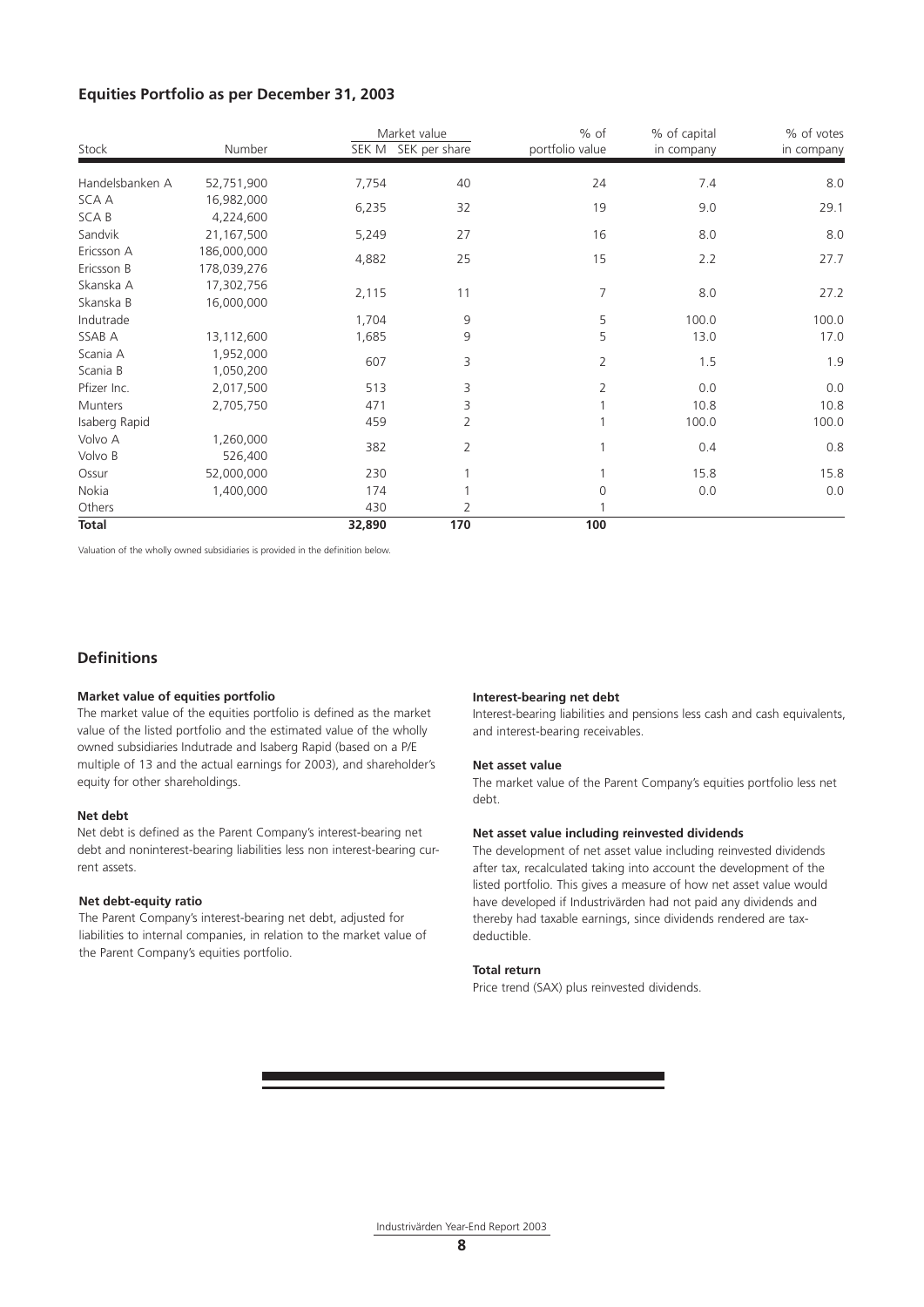# **Industrivärden Consolidated Income Statement**

|                                                     | 2003           | 2002                     | 2003      | 2002         |
|-----------------------------------------------------|----------------|--------------------------|-----------|--------------|
| SEK M                                               | Oct.-Dec.      | Oct.-Dec.                | Jan.-Dec. | Jan.-Dec.    |
| Portfolio management                                |                |                          |           |              |
| Dividend income from stocks                         | $\overline{2}$ | 3                        | 850       | 820          |
| Earnings from equities transactions                 | $-1,555$       | -35                      | $-1,486$  | 3,703        |
| Earnings from derivative transactions               | 25             | 9                        | 101       | 47           |
| Other income and expenses                           | 0              | -41                      | -3        | $-73$        |
| Earnings from portfolio management                  | $-1,528$       | $-64$                    | -538      | 4,497        |
|                                                     |                |                          |           |              |
| <b>Operating companies</b><br>Net sales             |                |                          |           |              |
|                                                     | 1,084          | 1,006                    | 4,075     | 4,890        |
| Cost of goods sold                                  | $-708$         | $-679$                   | $-2,695$  | $-3.261$     |
| Development costs                                   | -9             | -6                       | -33       | -46          |
| Selling costs                                       | $-238$         | $-208$                   | $-856$    | $-936$       |
| Administrative costs                                | -66            | $-65$                    | $-246$    | $-347$       |
| Other operating income and expenses                 | 2<br>65        | $\overline{0}$<br>48     | -1<br>244 | 0<br>300     |
| <b>Earnings from operating companies</b>            |                |                          |           |              |
| <b>Management costs</b>                             | $-20$          | $-19$                    | -80       | -85          |
| <b>Operating earnings</b>                           | $-1,483$       | $-35$                    | -374      | 4,712        |
| Interest income                                     | 4              | 22                       | 33        | 75           |
| Interest expenses                                   | $-111$         | $-54$                    | $-286$    | $-289$       |
| Other financial items                               | -6             | 8                        | 4         | $-22$        |
| <b>Earnings after financial items</b>               | $-1,596$       | -59                      | $-623$    | 4,476        |
|                                                     |                |                          |           |              |
| Result of associate accounting*                     | 182            | $-236$                   | 9         | $-464$       |
| Tax                                                 | -185           | $-17$                    | $-253$    | $-111$       |
| Minority share in net earnings for the year         |                | 0                        |           | 0            |
| Net earnings for the year                           | $-1,599$       | $-312$                   | $-867$    | 3,901        |
| *Adjustments pertaining to the equity method        |                |                          |           |              |
| Dividend income from associated companies           |                |                          | $-249$    | $-251$       |
| Share in associated companies' earnings             | 287            | $-215$                   | 497       | $-129$       |
| Adjustment of acquisition value pertaining          |                |                          |           |              |
| to divested associated companies                    | 13             | 59                       | 0         | 65           |
| Tax pertaining to associated companies              | $-118$         | $-80$                    | $-239$    | -149         |
| <b>Result of associate accounting</b>               | 182            | $-236$                   | 9         | -464         |
|                                                     |                |                          |           |              |
| Cost of depreciation included in operating earnings | 34             | 34                       | 135       | 150          |
| Earnings per share, SEK <sup>9</sup>                | $-8.28$        | $-1.62$                  | -4.49     | 20.20        |
| <b>Breakdown by business unit</b>                   |                |                          |           |              |
| <b>Net sales</b>                                    |                |                          |           |              |
| Indutrade                                           | 843            | 791                      | 3,197     | 3,078        |
| Isaberg Rapid                                       | 241            | 215                      | 877       | 848          |
| Besam (divested holding) <sup>10</sup>              |                | $\overline{\phantom{0}}$ |           | 963          |
| Other, net                                          | 0              | 0                        | 1         | $\mathbf{1}$ |
| <b>Total, operating companies</b>                   | 1,084          | 1,006                    | 4,075     | 4,890        |
| <b>Earnings after financial items</b>               |                |                          |           |              |
| Portfolio management <sup>11</sup>                  | $-1,653$       | $-104$                   | -849      | 4,185        |
|                                                     |                |                          |           |              |
| Indutrade                                           | 38             | 34                       | 182       | 181          |
| Isaberg Rapid                                       | 23             | 5                        | 49        | 32           |
| Besam (divested holding) <sup>10</sup>              |                | $\overline{\phantom{0}}$ |           | 50           |
| Other, net                                          | -4             | 6                        | -5        | 28           |
| <b>Total operating companies</b>                    | 57             | 45                       | 226       | 291          |
| Group                                               | $-1,596$       | -59                      | $-623$    | 4,476        |

9 Earnings for the year divided by 193,135,612 shares.

10 Besam, which was sold on June 30, 2002, was included in the consolidated income statement through the first half of 2002.

11 Parent Company and other portfolio management companies.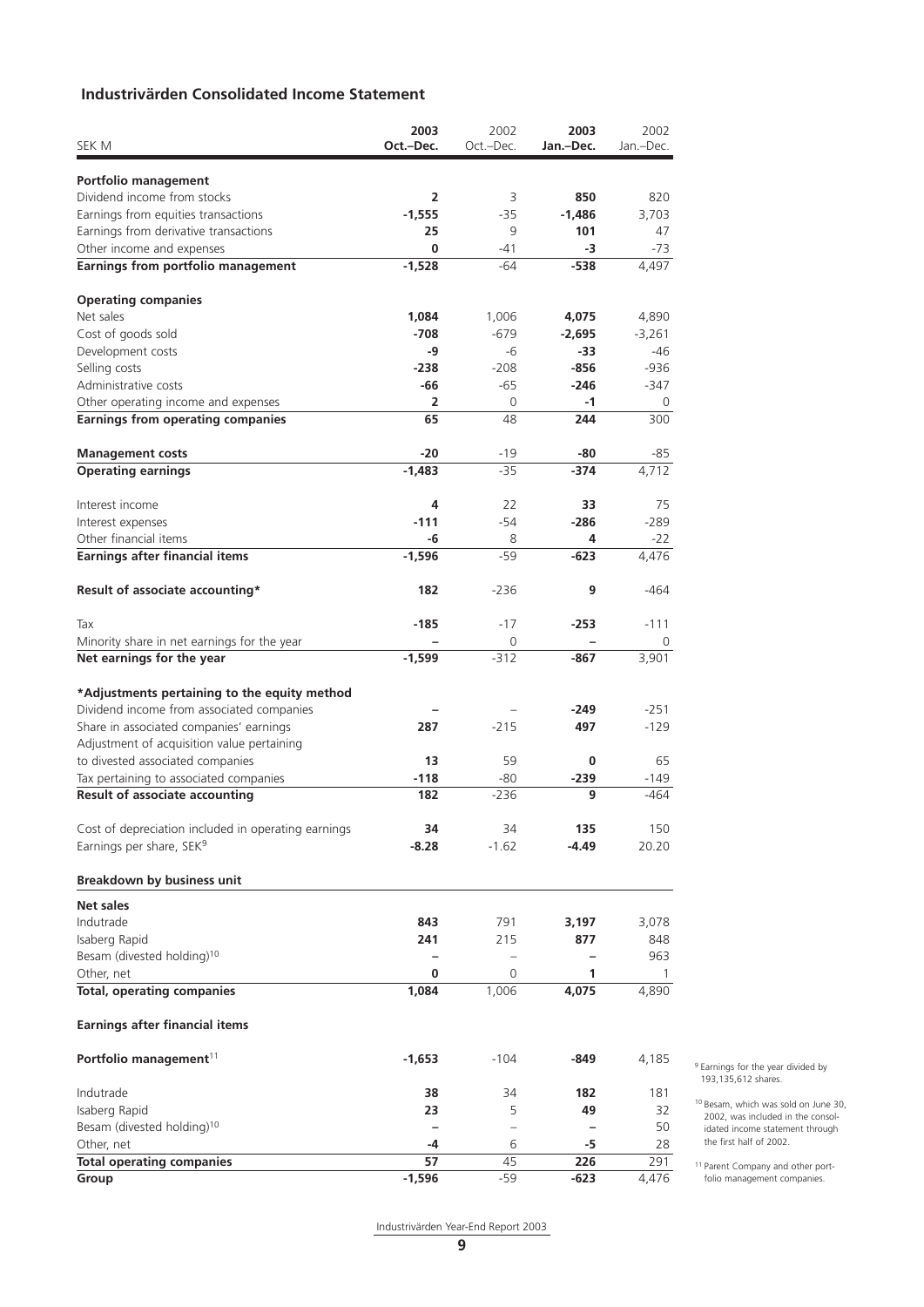# **Industrivärden Consolidated Balance Sheet**

| SEK M                                      | 12/31/2003 | 12/31/2002 |
|--------------------------------------------|------------|------------|
|                                            |            |            |
| Intangible assets                          | 259        | 226        |
| Tangible assets                            | 532        | 561        |
| Equities                                   | 10,403     | 12,292     |
| Shares in associated companies             | 7,720      | 7,573      |
| Other financial fixed assets               | 13         | 30         |
| Inventories                                | 734        | 737        |
| Accounts receivable, trade                 | 627        | 585        |
| Other current assets                       | 104        | 134        |
| Cash and cash equivalents                  | 683        | 2,127      |
| <b>Total assets</b>                        | 21,075     | 24,265     |
| Shareholders' equity                       | 16,413     | 18,729     |
| Minority shares                            |            | 1          |
| Provisions                                 | 244        | 239        |
| Long-term liabilities, noninterest-bearing |            | 9          |
| Long-term liabilities, interest-bearing    | 2,632      | 2,547      |
| Current liabilities, noninterest-bearing   | 1,058      | 932        |
| Current liabilities, interest-bearing      | 728        | 1,808      |
| Total shareholders' equity and liabilities | 21,075     | 24,265     |

# **Change in Consolidated Shareholders' Equity**

|                                                   | Capital | Restricted     | Equity<br>method | Unrestricted | Total share-<br>holders' |
|---------------------------------------------------|---------|----------------|------------------|--------------|--------------------------|
| SEK M                                             | stock   | reserves       | reserve          | reserve      | equity                   |
| Shareholders' equity according to adopted         |         |                |                  |              |                          |
| balance sheet as per December 31, 2002            | 966     | 1,265          |                  | 14,408       | 16,639                   |
| Effect of new accounting principles <sup>12</sup> |         |                | 2,961            | $-871$       | 2,090                    |
| Opening shareholders' equity according            |         |                |                  |              |                          |
| to adopted balance sheet                          | 966     | 1,265          | 2,961            | 13,537       | 18,729                   |
| Dividend to shareholders                          |         |                |                  | $-1,120$     | $-1,120$                 |
| Transfers between unrestricted and                |         |                |                  |              |                          |
| restricted shareholders' equity                   |         | 10             |                  | $-10$        |                          |
| <b>Translation differences</b>                    |         | $\overline{0}$ |                  | $-7$         | $-7$                     |
| Effect of associated companies on                 |         |                |                  |              |                          |
| earnings for the year                             |         |                |                  | $-9$         | -9                       |
| Provision to equity method reserve                |         |                | 148              | $-461$       | $-313$                   |
| Net earnings for the year                         |         |                |                  | $-867$       | $-867$                   |
| Amount as per December 31, 2003                   | 966     | 1,275          | 3,109            | 11,063       | 16,413                   |
| Shareholders' equity according to adopted         |         |                |                  |              |                          |
| balance sheet as per December 31, 2001            | 871     | 967            |                  | 11,517       | 13,355                   |
| Effect of new accounting principles <sup>12</sup> |         |                | 3,214            |              | 3,214                    |
| Opening shareholders' equity according            |         |                |                  |              |                          |
| to adopted balance sheet                          | 871     | 967            | 3,214            | 11,517       | 16,569                   |
| Dividend to shareholders                          |         |                |                  | $-1,458$     | $-1,458$                 |
| Conversion of CPNs                                | 95      | 303            |                  |              | 398                      |
| Transfers between unrestricted and                |         |                |                  |              |                          |
| restricted shareholders' equity                   |         | $-5$           |                  | 5            |                          |
| Translation differences                           |         | 0              |                  | $-21$        | $-21$                    |
| Effect of associated companies on                 |         |                |                  |              |                          |
| earnings for the year                             |         |                |                  | 464          | 464                      |
| Provision to equity method reserve                |         |                | $-253$           | $-871$       | $-1,124$                 |
| Net earnings for the year                         |         |                |                  | 3,901        | 3,901                    |
| Amount as per December 31, 2002                   | 966     | 1,265          | 2,961            | 13,537       | 18,729                   |

Industrivärden Year-End Report 2003

12 Effect of transition from cost method to equity method pertaining to associate accounting.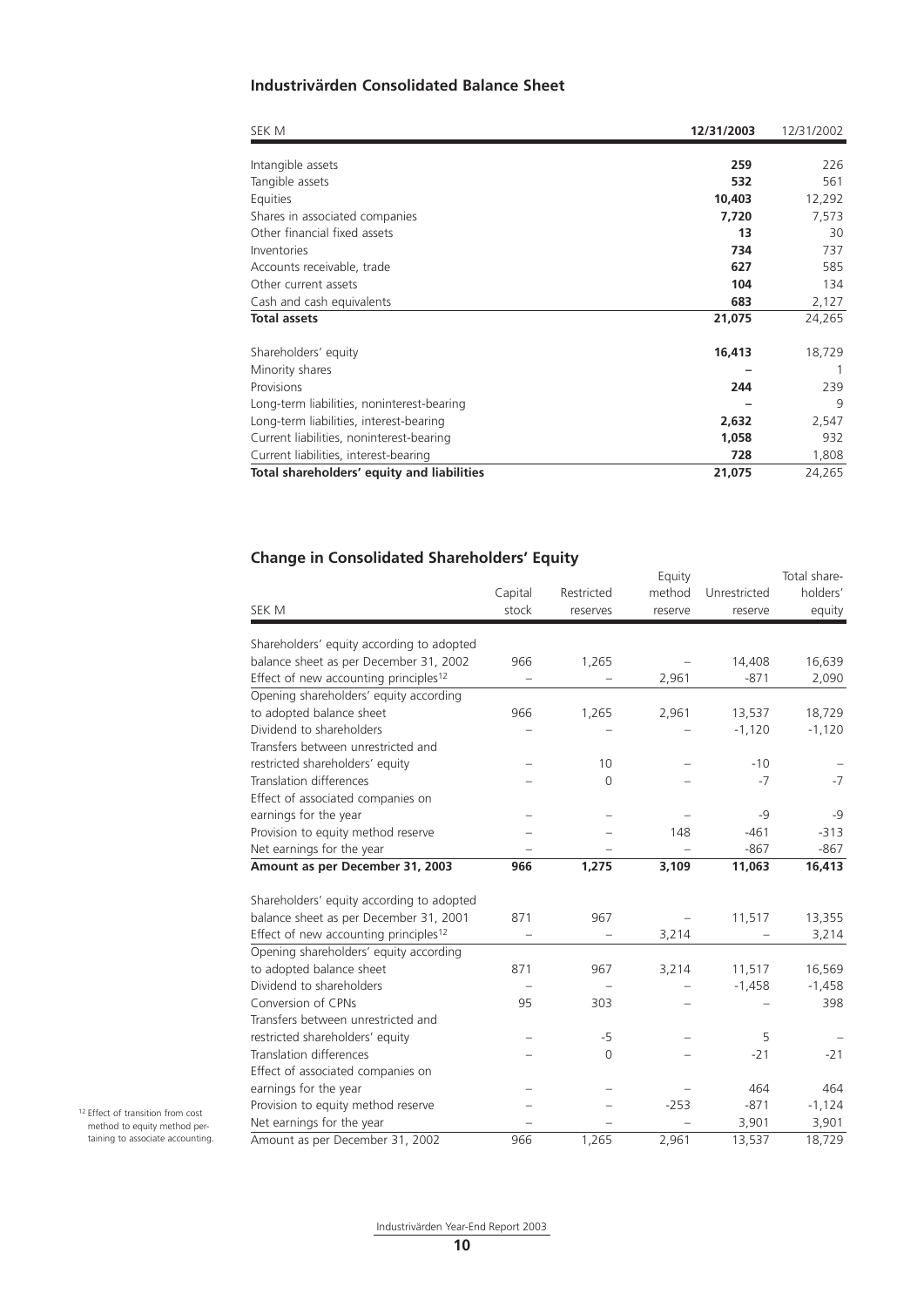# **Industrivärden Consolidated Statement of Cash Flows**

|                                                       | 2003      | 2002      |  |
|-------------------------------------------------------|-----------|-----------|--|
| SEK M                                                 | Jan.-Dec. | Jan.-Dec. |  |
| <b>OPERATING ACTIVITIES</b>                           |           |           |  |
| Operating cash flow from portfolio management         | 832       | 807       |  |
| Operating cash flow from operating companies          | 215       | 351       |  |
| Management costs paid                                 | $-75$     | -97       |  |
| Financial items, net                                  | $-205$    | $-236$    |  |
| <b>CASH FLOW FROM OPERATING ACTIVITIES</b>            | 767       | 825       |  |
| <b>INVESTING ACTIVITIES</b>                           |           |           |  |
| Cash flow from investments in portfolio management    | 25        | 4,040     |  |
| Cash flow from investments in operating companies     | $-118$    | $-115$    |  |
| <b>CASH FLOW FROM INVESTING ACTIVITIES</b>            | $-93$     | 3,925     |  |
| <b>FINANCING ACTIVITIES</b>                           |           |           |  |
| Loans raised and amortization of debt                 | $-995$    | $-2,034$  |  |
| Dividends and CPN interest paid out                   | $-1.120$  | $-1,620$  |  |
| <b>CASH FLOW FROM FINANCING ACTIVITIES</b>            | $-2,115$  | $-3,654$  |  |
| <b>NET CASH FLOW FOR THE YEAR</b>                     | $-1,441$  | 1,096     |  |
| Cash and cash equivalents at start of year            | 2,127     | 1,034     |  |
| Exchange-rate difference in cash and cash equivalents | -3        | -3        |  |
| CASH AND CASH EQUIVALENTS AT YEAR-END                 | 683       | 2,127     |  |

## **Change in interest-bearing net debt**

| SEK M                                   | Dec. 31<br>2003 | Cash flow | Change<br>in loans | Other<br>changes | Dec. 31<br>2002 |
|-----------------------------------------|-----------------|-----------|--------------------|------------------|-----------------|
| Cash and cash equivalents               | 683             | $-1.441$  |                    | -3               | 2.127           |
| Long-term liabilities, interest-bearing | 2,632           |           | 85                 |                  | 2,547           |
| Current liabilities, interest-bearing   | 728             |           | $-1.080$           |                  | 1.808           |
| Interest-bearing pension provisions     | 154             |           |                    | 5                | 149             |
| Interest-bearing net debt               | 2,831           | 1.441     | $-995$             | 8                | 2.377           |

**AB Industrivärden** (publ) Reg. no. 556043-4200 Box 5403, SE-114 84 Stockholm, Sweden Phone +46-8-666 64 00 Fax +46-8-661 46 28 www.industrivarden.net info@industrivarden.se